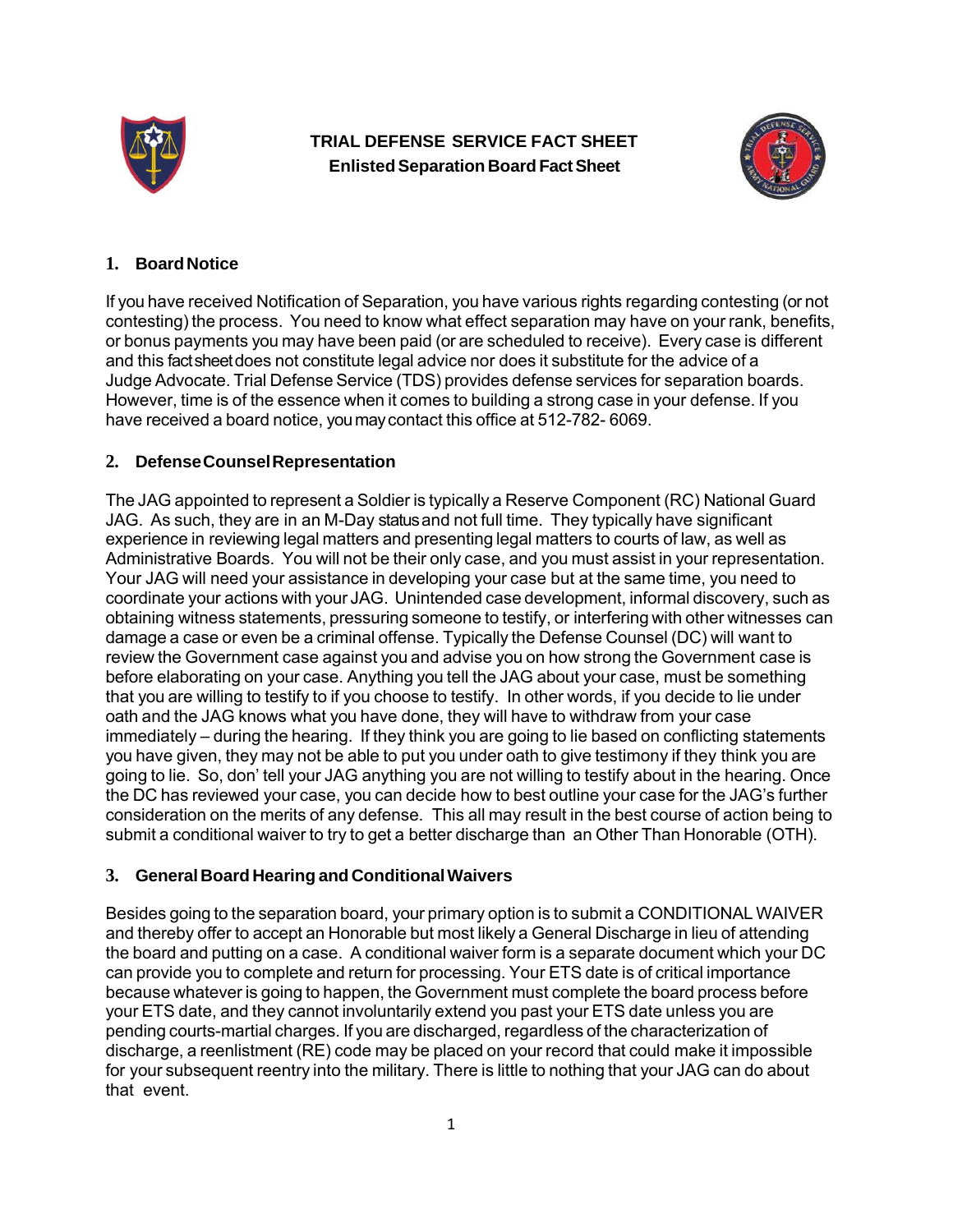# **4. Summary of Rights and Matters**:

## **a. Types of Discharge**.

There are three types of separation in administrative processes: (1) Honorable (2) General, Under Honorable Conditions and (3) Under Other Than Honorable Conditions (OTH). There is great stigma attached to the OTH, lesser in the General discharge, and none with an Honorable though each discharge certificate reflects the chapter basis for discharge.

# **b. OTH and Substantial Adverse Effects**

If you are subject to an Other Than Honorable Discharge (OTH) and you receive such, then you may encounter and should expect to encounter substantial adverse consequences in civilian life. An OTH also results in an automatic reduction to E1. You may even have to repay any bonus you have received. Your original separation notice should tell you whether you may be subject to getting an OTH. If you are facing a board action for substandard duty performance only, then you should be subject only to receiving a general or honorable discharge, though you may have received notice for an OTH. If you have been given notice for an OTH you should still presume that you can get that characterization of discharge.

### **c. Conditional Waivers**

Soldiers at a board often face an OTH discharge. To avoid the possibility of receiving an OTH, you may submit a Conditional Waiver offering to accept an Honorable or General, Under Honorable Conditions Discharge. If you request a conditional waiver of the board and it is approved, then you will not appear before the board and will be separated based on that waiver. Time is generally of the essence in getting a conditional waiver submitted, processed and considered by The Adjutant General before the date of the board. Just because a waiver has been submitted does not mean the board date is off or continued. You need to maintain contact with your DC and check with them just prior to the board date to see if there is a change and whether the conditional waiver has been approved. Unless you are told otherwise, you should appear as directed, in appropriate uniform at the date, time and place of the scheduled hearing.

#### **d. Fraudulent Enlistment**

If you are being separated for fraudulent entry then your enlistment may be voided.

#### **e. Upgrading Discharges from Separation**

If you receive a discharge less than honorable, there is no automatic upgrading or review of the discharge by any Government Agency. Upgrading of the character of discharge is only on application to the Army Discharge Review Board (ADRB) or the Army Board of Correction of Military Records (ABCMR). There is no guarantee that a discharge would be upgraded and it should be considered an unlikely event. Once discharged, you would have no rights to military lawyers for assistance and you would have to file with the ADRB or ABCMR yourself or hire a private attorney to assist you. The first course of action is the ADRB. The ADRB reviews discharges of former soldiers, except those given by reason of a sentence of a General Court Martial or over 15 years since discharge. The purpose of the review is to determine if the discharge was granted in a proper manner (i.e. in accordance with regulatory procedures in effect at the time and that it was equitable or gave proper consideration to current policy, mitigating facts, and the total record). Information on the ADRB is currently located at: *http://arba.army.pentagon.mil/adrb-overview.cfm.* If after exhausting administrative remedy, you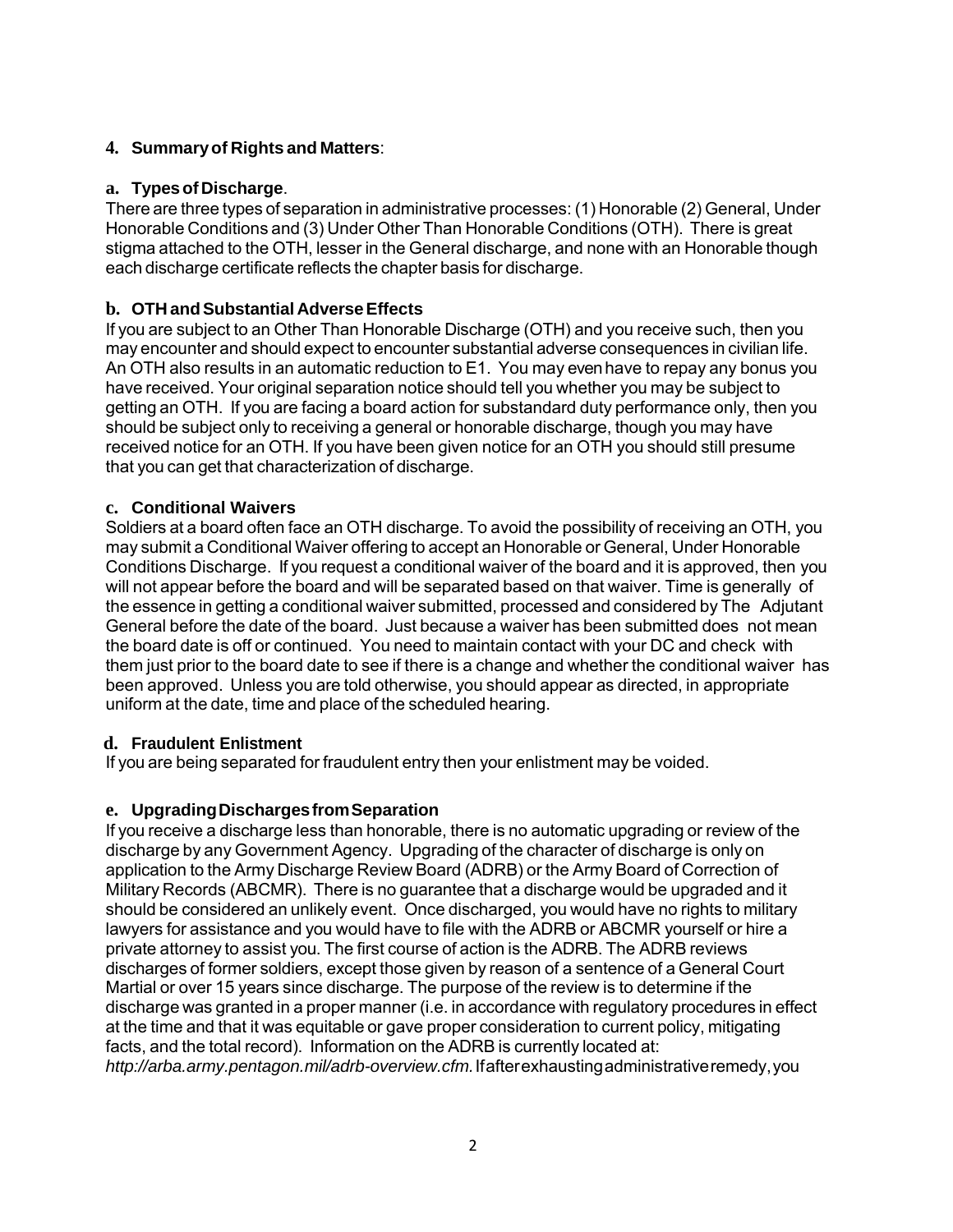still feel that there is an error or injustice in your record, you may apply to the ABCMR. You may complete an online application at *http://actsonline.army.mil* and send the signature page and evidence as instructed by the online program or you may print a blank DD Form 149 from the Army Review Boards Agency website at *http://arba.army.pentagon.mil/index.htm* and mail it to the address shown on the reverse of the form. As part of your evidence please provide a copy of documents showing that you have exhausted all administrative remedies.

## **f. Attorney Client privileged communications**.

Communications between you and consulting counsel regarding the merits of the separation action are privileged communications between you and the JAG attorney. Other than a Chaplain, and a few other privileged communications under law, anything you say to someone is not privileged and can be used against you. Your best friend can be forced to testify to the things you have told them.

# **g. Eighteen (18) Year (Sanctuary) and the Board Decision Process**

If you have over 18 years of good time in the service for the purposes of retirement, then any separation action must be approved by HQDA. Otherwise, at the board, the board will make a finding on the basis or cause for the action (i.e. determine whether you are guilty) and then decide whether the matter is justification for separation. It is possible for the board to direct separation action to be suspended. The Adjutant General (TAG) may approve the action, may approve recommendations for suspended separation or may disapprove and retain. However, the TAG ordinarily approves the action taken by the board of officers.

# **5. The Separation Board Process**

# **a. Preparing for the Board**

If you wish to go to the board then you need to tell your DC and coordinate with them on actions to take in preparation for the board. You then need to set about obtaining statements, witnesses, and any other positive information (awards, etc) that can be used at the board. Collect up documents and send copies to your DC (preferably by email via scanned PDF documents).

# **b. Procedure**

A separation board is much like a trial with three Judges. Three officers will consider evidence presented by the Government and the Defense in considering the allegations and then make required recommendations. Generally, the Government's Recorder may present an opening statement and your DC also may present an opening statement. Thereafter the Government presents its written evidence and testimony. Once the Government finishes with their case then the defense presents their case. At the end, the Government gets a closing argument, defense a closing argument and the Government the final word. Pretty much anything relevant can come into the board process. The board process is generally a "bifurcated process" meaning a case on the facts of whether the Government proved its allegations and secondly on whether discharge is warranted. The presentation of evidence may merge together but only facts relevant for whether a violation has been proven should be considered by the board.

# **c. Submissions to the Board**

At the board you would have an opportunity to submit any evidence to dispute the Government's evidence against you (though any admissions you may have made or any underlying Section 15's would be used against you and damage your ability to rebut the Government's evidence). After rebutting the Government's evidence, you would be allowed the opportunity to submit any evidence of good military character and bearing that gives reason why you should be retained in the military regardless of the underlying offenses. You can testify yourself and make a sworn or unsworn statement. If you make a sworn statement then the board recorder (prosecutor) and the board members may ask you questions. Once the evidence is submitted, the Board will generally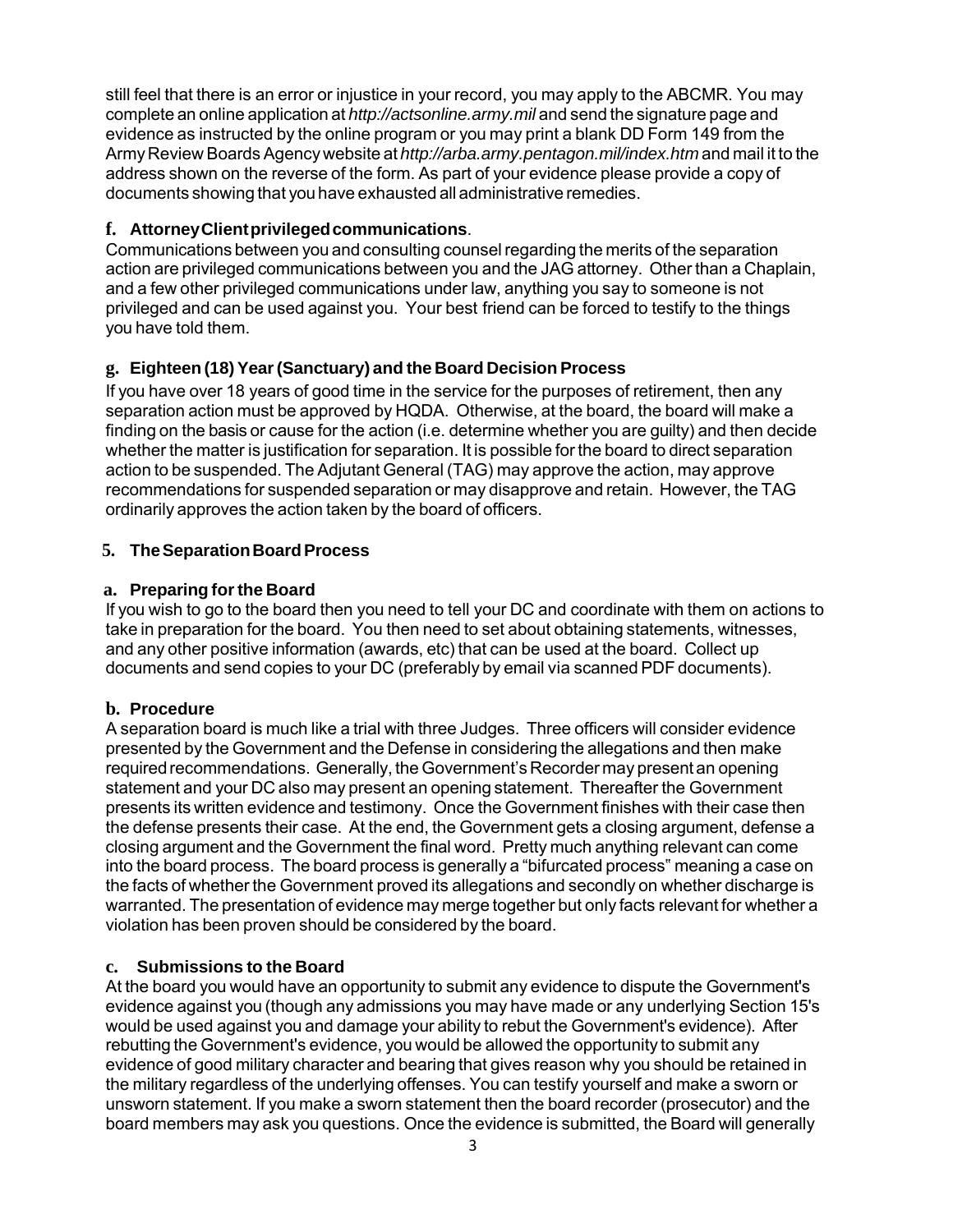recess to consider the evidence and will make a decision on the basis of the allegations (i.e. guilty or not guilty), make a recommendation of separation or retention and the characterization of discharge, if any.

#### **d. Witnesses**

You need to tell your DC immediately who could be witnesses on your behalf. Your DC will need their names, telephone numbers, fax numbers, email addresses, mailing addresses and a general idea of what they would say. The information you provide your DC should be directed to your DC, not copied to anyone else. You should write down the basics of such information, in a format of WHO they are, WHAT they know, WHEN did they know it, WHERE did they come by the information, WHY they are involved, and HOW they know the information they have, HOW come they are involved, etc. If a witness has good facts for your situation, (regardless if they "like" you or not) then please tell your DC that. You will need to tell them that you want them to testify for you and they will then need to coordinate with their command. If they are to testify by phone then they must be available all day of the scheduled board.

#### **e. Statements**

You would want to contact witnesses in your chain of command, past and present, to obtain their statements or have their live testimony in your favor at the board. You should be seeking people who know you, like you, and will support your continued service in the National Guard. You can obtain their sworn or unsworn statement, their attendance at the board, or at least a telephone number where we can call them on the date and time for the board. They would need to be reasonably available at a moment's notice during the few hours of the board. They may or may not be called depending on what happens. Since things can happen and they may not be available, you would want to consider a written statement by them outlining their knowledge of you, their impression of your military service, your military character and bearing, your rehabilitative potential, their desire for you to be retained (and possibly the reasons why) and any factual issues that may present a actual defense to the charge.

#### **f. Drug Testing**

If your case is a drug case, then you may wish to immediately pursue a "hair test" whereby your head hair is tested for drug metabolite. Otherwise, a series of Urinalysis, taken randomly from a local lab, over the time from the notice to the board date, can be of assistance. You are free to contact labs to obtain a hair test which will test back over time depending on the length of your hair. You can and should look for reputable labs to perform a hair test. You may also wish to set up with your private health care provider to secure the hair sample, and or a random UA testing process until the board meets. The hair test will reach back probably (guesstimate - 2-4 months based on the length of your hair now and whether the hair samples you have now were present when the original test was taken. If the test is taken too late then the test will have no relevance. Random testing is good only to show whether you subsequently use drugs. You should not talk to anyone but your DC and your doctor about the testing. You should generally not tell your DC if the tests come back positive as if you tell your DC anything that you might otherwise try to leave out or wrongly testify to at a board will cause me to withdraw from representing you as I cannot promote any false testimony before the board. You should show your DC the negative tests. However, if you have positive tests, and negative tests, you can be sure that the board will ask whether you ever had other positive tests and you cannot lie before the board. All testing costs are up to you, and time is of the essence for you to do a hair test if you wish to pursue that angle. Also, you should be aware that drug testing cut off levels are designed to generally eliminate most argument of innocence and unknowing ingestion of drugs. Marijuana brownies, cookies, second hand smoke, and other unknowing ingestion defenses generally are not viable.